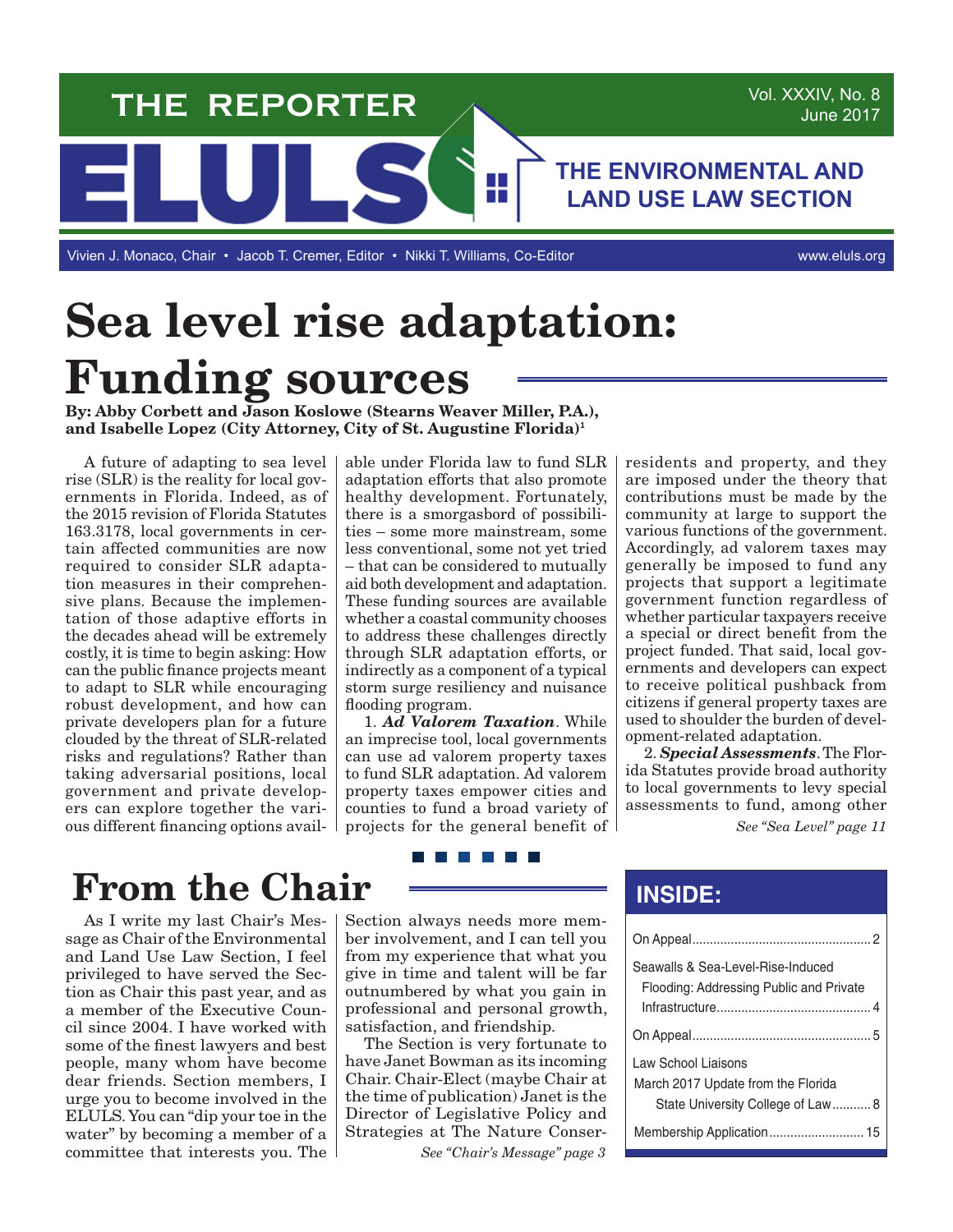#### **SEA LEVEL**

*from page 1*

things: (1) guttering and draining of streets, boulevards, and alleys; (2) construction, reconstruction, repair, renovation, and upgrading of sewer, canal, drains, and stormwater management systems; (3) construction and reconstruction of water supply systems, including aquifer storage and recovery, and desalination systems; (4) construction and reconstruction of seawalls; (5) drainage and reclamation of wet, low, or overflowed lands; and (6) capital improvements and municipal services including sewer and street improvement. Notably, a special assessment does not qualify as a tax and is not subject to the ad valorem taxation limitations under Florida law. However, to be valid, a special assessment must generally pass a two-prong test: (1) the property burdened by the assessment must derive a "special benefit" from the project or service funded by the assessment, and (2) the assessment for the project or service must be properly apportioned. The basic theory behind a special assessment is that the portion of the community which is required to bear the assessment must receive some special benefit from it. While ad valorem taxes are broad in impact and use, special assessments can and must be targeted. Local governments in Florida that are beginning to adapt to SLR have used special assessments to, for example, raise the height of fixed bridges or raise the grading of residential streets.

Florida counties may utilize two possible alternatives for providing municipal services pursuant to Section 125.01, Florida Statutes. The Municipal Service Benefit Unit (MSBU) assessment requires that the property assessed receive a special benefit, both proportionate and directly correlated to the assessment. In the alternative, counties may impose a Municipal Service Taxing Unit (MSTU) that provides benefits generally, but not directly proportional to the benefit given to the assessed property. Florida cities on the other hand can utilize the statutory alternative method of providing for non ad-valorem assessments found in Section 170.07, Florida Statutes, or any other lawfully enacted local procedure for imposing special assessments.

While special assessments aimed at combating SLR are typically "passive" vis-à-vis new development (that is, they often target infrastructure projects in already affected areas), they can be crafted to "actively" work with and incentivize adaptive development. For example, a municipality might specially assess a district slated for adaptive remediation, but except new development from the assessment to the extent other or related adaptive measures are taken by the developer, ideally at a lower cost.

For essentially built-out cities and counties or targeted redevelopment areas, special assessments can not only address immediate threats, but also establish a prospective level of service for any given piece of infrastructure that internalizes nuisance flooding projections and, more broadly, SLR impacts. The approved Capital Improvement Plan (CIP) sets the Level of Service (LOS), and can reflect changing data on SLR, as well as, changing infrastructure costs, all within the jurisdiction's existing authority to maintain roadways.

3. *User Fees*. Certain SLR adaptation projects can be financed through user fees relating to the provision of a related governmental service, such as a stormwater utility. User fees are charged in exchange for a particular governmental service which benefits the party paying the fee and are typically, but not always, paid by choice, in that the party paying can opt not to use the service. Whereas a special assessment is typically a specific levy designed to recover the cost of an improvement that confers a particular benefit on a property, a user fee is a charge to a person who actually uses a service, with the fees set as the cost of providing the service. Think of utility fees – *e.g.*, water or sewer. Notably, Florida law expressly empowers local governments to create and operate stormwater utilities and to adopt stormwater utility fees to construct and maintain stormwater management systems. New stormwater management systems designed to withstand anticipated SLR-related flooding events (as well as increased storm surge due to the anticipated effects of climate change generally) can be built or reconstructed alongside development, with user fees used to fully or partially fund the systems.

4. *Development Impact Fees*. Regulators often impose conditions when issuing permits for new development or substantial redevelopment (*i.e.*, the renovation or expansion of existing structures). Conditions that require a property owner to convey a property interest are called exactions, and impact fees are one type of exaction that offset costs associated with the corresponding development (such as infrastructure needs). Such impact fees may be another good source of funding for infrastructure projects relating to SLR. For example, a city may require a developer to pay a fee to cover the cost of flood-proofing city infrastructure that services the new development. Other exactions might include requiring adherence to more restrictive, forward-looking zoning requirements or requiring the dedication of easements to, for example, preserve natural buffers or floodways. To avoid a regulatory takings challenge, local governments will want to work to ensure a rough proportionality between the exaction and the impact of the proposed development.

Rather than viewing impact fees or other SLR-related exactions as costly regulations to be reflexively combated or avoided, developers can work with local governments to ensure that relevant regulations work to incentivize development resulting in adaptive growth. One way to harmonize the typically short-time horizon of development projects with the long-view of local governments in adapting to SLR is to explore the possibility of amortizing development impact fees over the useful life of new development – in effect, creating a hybrid development impact fee / proactive special assessment. Another forwardthinking alternative may be to create an endowment that could receive voluntary proffers from developers – and other private donations as well – and place those funds into an interestbearing or invested trust fund to be used for SLR adaptation efforts (and possibly helping residents in need of adaptation assistance), similar to a municipal workforce housing trust fund program.

An emerging funding tool is the statutory mobility fee imposed pursuant to an approved Mobility Plan as contemplated in Section 163.3180(5) (f) or (i), Florida Statutes. Mobility fees can fund projects that do not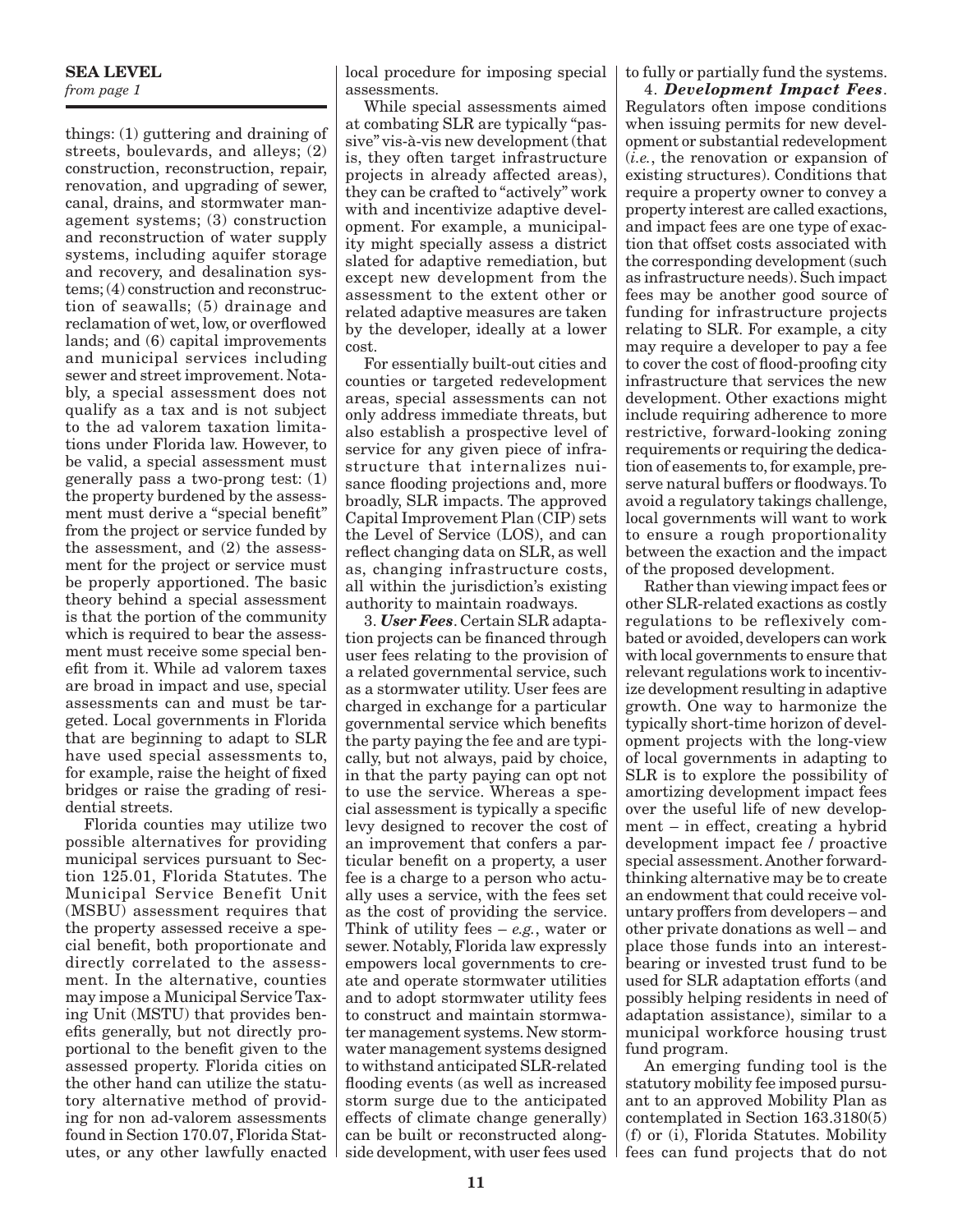#### **SEA LEVEL** *from previous page*

fit the conventional transportation concurrency model. Infrastructure improvements for multimodal facilities could be designed using a level of service that accounts for SLR, and a development's impacts would thus capture the increased cost of construction for that SLR-adaptive infrastructure.

5. *Municipal Bonds.* Issuing bonds can be another option to finance capital improvement projects that address SLR. Types of municipal bonds include: (1) general obligation bonds, which are secured by the full faith and credit and taxing power of the municipality; (2) ad valorem bonds, which are secured by the proceeds of ad valorem taxes levied on real and tangible personal property; (3) revenue bonds, which are payable from revenues derived from sources other than ad valorem taxes and which do not pledge the property, credit, or general tax revenue of the municipality; and (4) improvement bonds, which are payable solely from the proceeds of special assessments

levied for an assessable project. The third and fourth categories are most relevant here, primarily because general obligation and ad valorem bonds generally require voter approval.

For example, in 2015, the City of Miami Beach authorized an issuance of revenue bonds in a maximum amount of \$100 million, with a maximum interest rate of 5.25%, and a maturity date not later than September 2045, to fund upgrades to the City's stormwater system, including the installation of new pump stations and the conversion of injection pumps. As part of the bond issuance, the City authorized revenue from stormwater utility fee increases a year earlier to be pledged as security for the City's obligations under the bonds.

Green bonds may also prove attractive for SLR-related projects. Green bonds are debt securities issued to raise capital specifically to support climate-related or environmental projects, to encourage sustainability, or to facilitate the development of high-impact sites. More specifically, green bonds finance projects aimed at energy efficiency, pollution

prevention, sustainable agriculture, fishery and forestry, the protection of aquatic and terrestrial ecosystems, clean transportation, sustainable water management, and the cultivation of environmentally friendly technologies.

6. *State, Federal, and Non-Profit Grants and Subsidies*. State, federal, and non-profit grants and subsidies may be available to fund SLR adaptive projects alongside development. Such grant funds often are targeted at specific types of adaptation measures, and many are directed at the public acquisition of land for conservation purposes. SLRacquisition programs are typically thought of as targeting either undeveloped property at risk from SLR or at discouraging development by preemptively purchasing developed properties in order to remove at-risk structures. Alternatively, land might be conserved in order to provide an environmental benefit to the public, such as to allow strategic flooding and water control.

Grants through federal agencies can be significant, although they tend to be highly competitive. FEMA, for

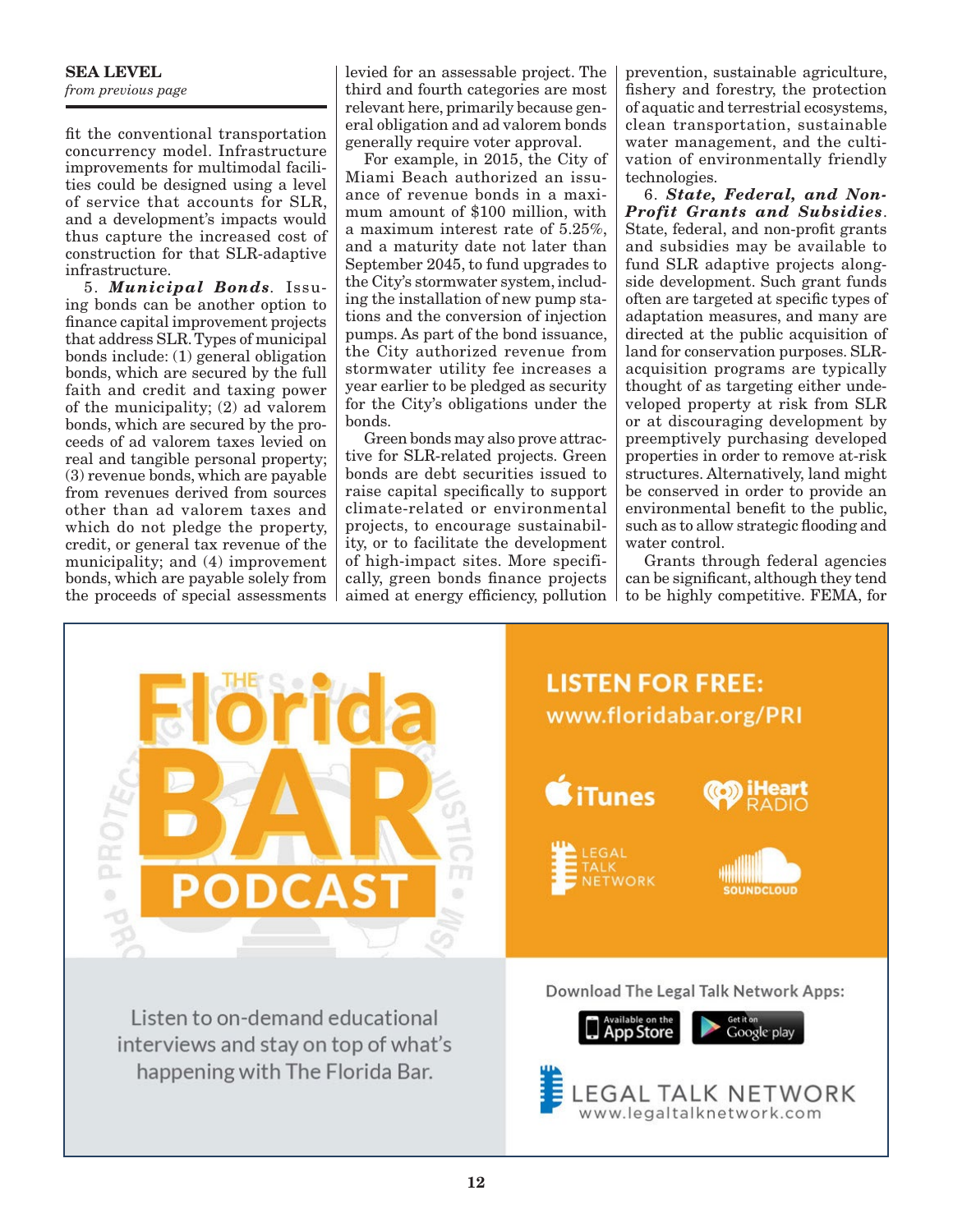#### **SEA LEVEL** *from previous page*

example, operates a Pre-Disaster Mitigation Program to help states and local governments implement sustained pre-disaster natural hazard mitigation programs to reduce the overall risk to people and structures from future hazardous events, while also reducing the likelihood of reliance on federal funding in future disaster scenarios. The U.S. Department of Housing and Urban Development (HUD) also provides grants; in January 2016, HUD announced awards in the aggregate amount of \$1 billion to fund resilient housing and infrastructure projects in communities impacted by natural disasters and climate change. Numerous other federal grant funding opportunities can be found in NOAA's U.S. Climate Resilience Toolkit, available on their website.

Additionally, local governments in areas of Florida affected by SLR have been allocated funds through Florida Department of Environmental Protection (FDEP) programs designed to safeguard critical natural resources. For example, FDEP's Everglades Restoration Revenue Bonds program provides funding for the acquisition and improvement of land, water areas, and related property interests and resources, as contemplated under the Comprehensive Everglades Restoration Plan and the Keys Wastewater Plan (among other plans). Projects benefiting the City of Key West have, for example, been funded by FDEP's Everglades Restoration Revenue Bonds.

Given the current political climate in Washington, D.C. and Tallahassee – which is generally pro-infrastructure spending, anti-regulation, and pro-business and development – SLR projects that undertake adaptive measures coupled with large infrastructure development and private construction may receive highlighted attention in the competition for grants and subsidies.

7*. Transferable Development Rights*. One tool with significant potential for use in SLR adaptation, including as a cost-saving measure for both developers and local governments, is a transferable development rights (TDR) program. A TDR program is designed to achieve

land preservation or promote less intensive use of property by allowing a landowner to sever development rights over ecologically valuable or sensitive land (the "sending area") and to sell them to an area where the local government wants to encourage development (the "receiving area"). The development rights are monetized based on the level of development that the local government's base zoning code would allow, such as a certain number of units per acre, and the buyer can then use the credits to exceed the default density standards or building height requirements in the receiving area.

Similar to cap-and-trade in other environmental regulation contexts, TDRs can also be marketized – a local government could allow property owners to buy and sell TDRs to permit large scale protection and large scale development. Similarly, TDRs can be small-scaled in connection with SLR projects – single developments could be permitted to offset regulatory shortfalls by financing related SLR-adaptive projects. The use of such market-based tools often also provide local governments with lower risk of litigating costly regulatory takings cases that might arise from traditional regulatory tools such as zoning modifications and exactions.

8. *Community Development Districts***.** Community Development Districts (CDDs) are created pursuant to Chapter 190, Florida Statutes, by developers, with approval either locally through a county (if less than 2,500 acres) or through the State (if 2,500 acres or more). Once the statutory time limits and number of residents is triggered, the changeover from developer control to residentelector control occurs. In the past, the U.S. Internal Revenue Service had questioned whether CDDs were truly forms of local government; however, no formal rulemaking has surfaced, and currently a CDD is recognized as a type of public governmental entity, regardless of whether it is developer or resident controlled. Therefore, all of its capital improvements are essentially public improvements. Construction of the improvements can benefit from tax-exempt municipal bonds, and the CDD can set a level of service for each capital improvement, taking into account a specific target SLR indicator, based on individualized risk assessment and cost-benefit analyses for that community.

9. *Community Redevelopment Agency*. A Community Redevelopment Agency (CRA) is created pursuant to Chapter 163.360, Florida Statutes, when a city or county identifies areas of statutory blight in a particular geographic area within the county or city. The funding mechanism – tax increment financing (TIF) – consists of setting a base valuation of the ad valorem property values within the area, and setting aside in a special fund any increase in revenue generated from rising property values. That captured increase, in turn, funds capital projects identified in an adopted CRA Plan. Statutorily, "blight" can include an inadequate street layout and unsafe or unsanitary conditions, both of which could exacerbate the negative conditions associated with SLR. In theory, a CRA could make findings of blight based on inadequate existing infrastructure and flooding propensities, and then identify capital improvements necessary to address those issues.

10. *Public-to-Private Transfer of Roads*. County roads within residential subdivisions can be transferred back to private homeowner association (HOA) control by utilizing the statutory mechanism found in Section 336.125, Florida Statutes. A motivated HOA could then improve roadways and drainage to accommodate for SLR via a special HOA assessment. Although the cost would be borne by private residents, they would also have greater control over the level of service they wish to achieve in their own SLR-adaptive project.

11. *Public-Private Partnerships.* Public-private partnerships (P3s) may provide another funding source. P3s are contractual arrangements between governmental and private entities under which the private entities assume greater involvement in the financing and delivery of capital improvement projects that benefit the public in exchange for revenue-sharing opportunities and/ or completion bonuses. P3s have typically been used in Florida to finance transportation infrastructure projects; however, in 2013, the legislature expanded the potential uses for P3s to other public purposes. P3s allow governments to fund projects where public funds are lacking, despite